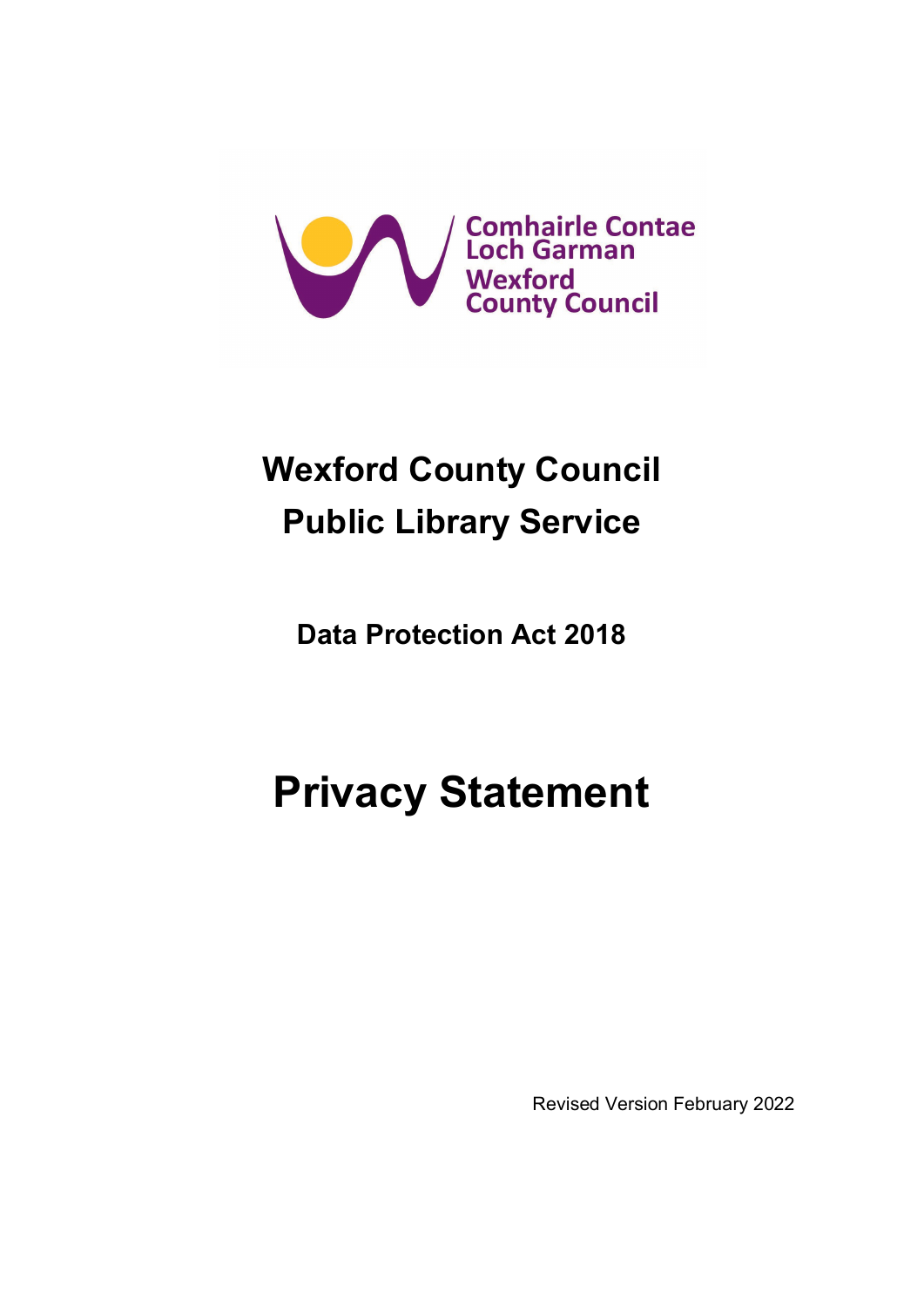## **Who we are and why do we require your information?**

Wexford County Council seeks to lead the economic, social, cultural and environmental development of the county and to provide high quality services at local level. Our vision is for an inclusive county of sustainable urban and rural communities that have respect for their environment, a sense of local identity comprising shared purpose and a deep sense of civic pride.

The promotion of a culture of excellence in service delivery remains one of Wexford County Council's core objectives and is included in our Corporate Plan. This quality service includes not only the level and quality of service given to our customers, but also the quality of our decision-making processes, the efficiency and effectiveness of our corporate operations, standard of our facilities and our ability to adapt in an everchanging environment.

In order to provide the most effective and targeted range of services to meet the needs of the citizens, communities and businesses of County Wexford we will be required to collect, process and use certain types of information about people and organisations. Depending on the service being sought or provided, the information sought may include 'personal data' as defined by the Data Protection Acts and by the general data protection Regulation (GDPR) and may relate to current, past and future service users; past, current and prospective employees; suppliers; and members of the public who may engage in communications with our staff.

In addition, staff may be required, from time to time, to collect process and use certain types of personal data to comply with regulatory or legislative requirements.

## **Why do we have this privacy statement?**

The Council has created this privacy notice to demonstrate our firm commitment to privacy and to assure you, that in all your dealings with the Library Service, the Council will ensure the security of the data. The personal data you may be required to supply to the Council, or may be collected through other sources (i.e. investigations by Council staff; CCTV, information from other third parties or agents acting on your behalf) is,

- Obtained lawfully, fairly and in a transparent manner
- Obtained for only specified, explicit and legitimate purposes
- Adequate, relevant and limited to what is necessary for purpose for which it was obtained
- Recorded, stored accurately and securely and where necessary kept up to date
- Kept only for as long as is necessary for the purposes for which it was obtained.
- Kept in a form which permits identification of the data subject
- Processed only in a manner that ensures the appropriate security of the personal data including protection against unauthorised or unlawful processing.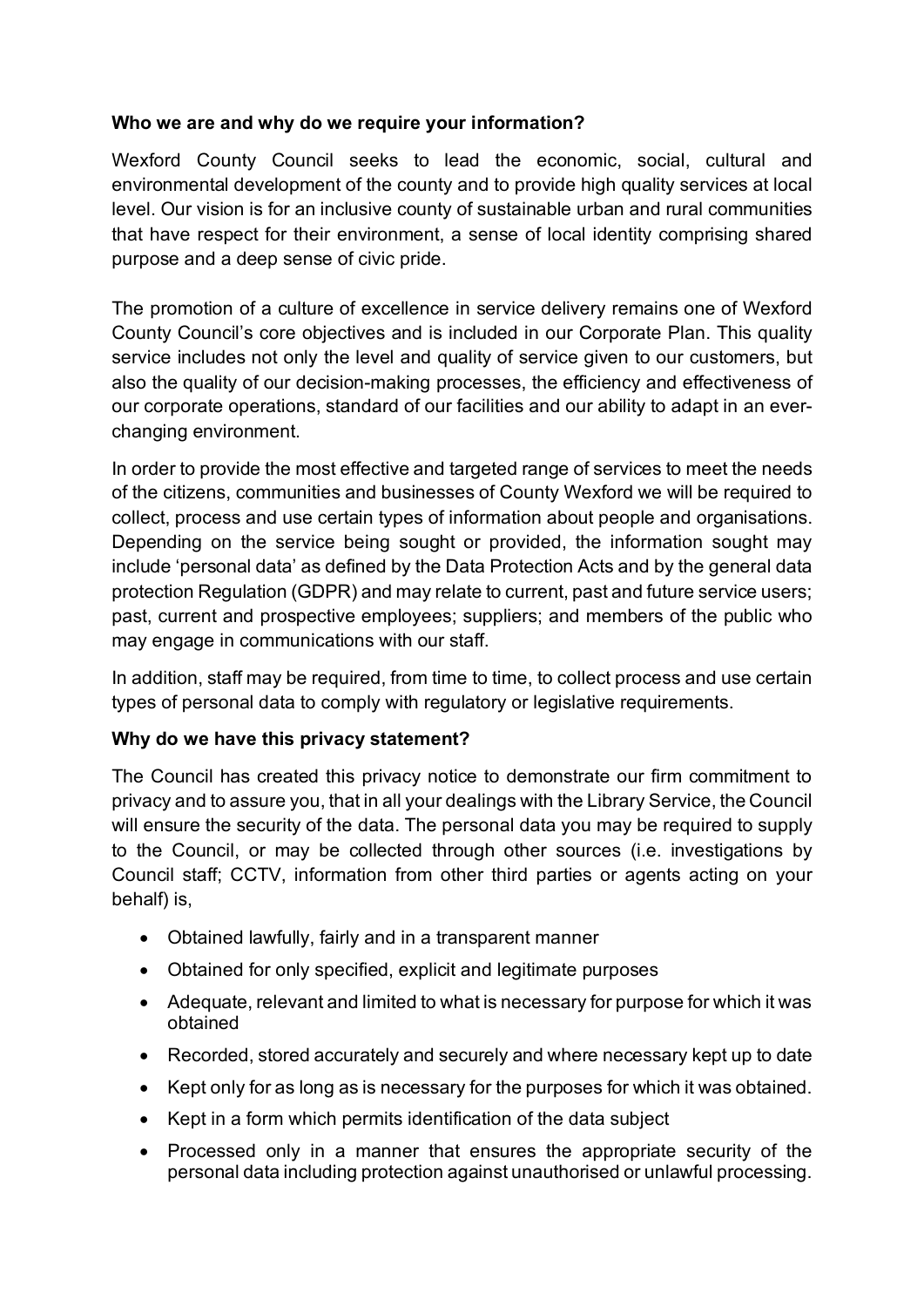More detail is available in our Data Protection Policy statement at [Data Protection Policy on our website www.wexfordcoco.ie](https://www.wexfordcoco.ie/council-and-democracy/freedom-of-information-foi-and-data-protection/data-protection-gdpr)

## **Information Collected by the Council**

The Council processes and uses certain types of information about individuals (Data Subjects) and organisations to provide the most effective and targeted range of services to meet the needs of the citizens, communities and businesses of County Wexford. This includes contact details to allow for efficient communication. You do not have to provide all contact details but providing more, such as email, phone, address, makes it easier to communicate with you.

## **What is the basis for making the processing of this personal data lawful?**

Processing is necessary for the performance of a task carried out in the public interest or in the exercise of official authority vested in Wexford County Council in accordance with Article 6 (1)€ of the General Data Protection Regulation, 2016. Specifically, the lawful basis for this process is the Local Government Act 2001, Section 78.

## **How we use your Personal Information**

The information we collect and hold on you will be used:

- to enable the provision of an effective Library Service
- to fulfil membership requests
- to fulfil bookings for attendance at events
- to inform you of services available from our library service and its affiliates
- to process payments, e.g., fees for services provided to the library, payment of invoices, etc.
- to contact you to conduct research about your opinion of current services or of potential new services that may be offered

## **Covid-19 and HSE contact tracing- Personal data collected and processed to provide library services during Covid-19 pandemic**

Wexford County Council Library Service is obliged to keep a log of contact/group work to facilitate contact tracing. Should there be a COVID-19 positive case, public health officials may request the log as part of the contact tracing process. The information provided for booking of the study space may be used for the purposes of contact tracing should it be required by HSE. As access to the study space is linked to library membership personal data, which is collected for library membership such as details of applicant, e.g., first name and last name, postal address, email address and mobile number may also be provided to the HSE for this purpose.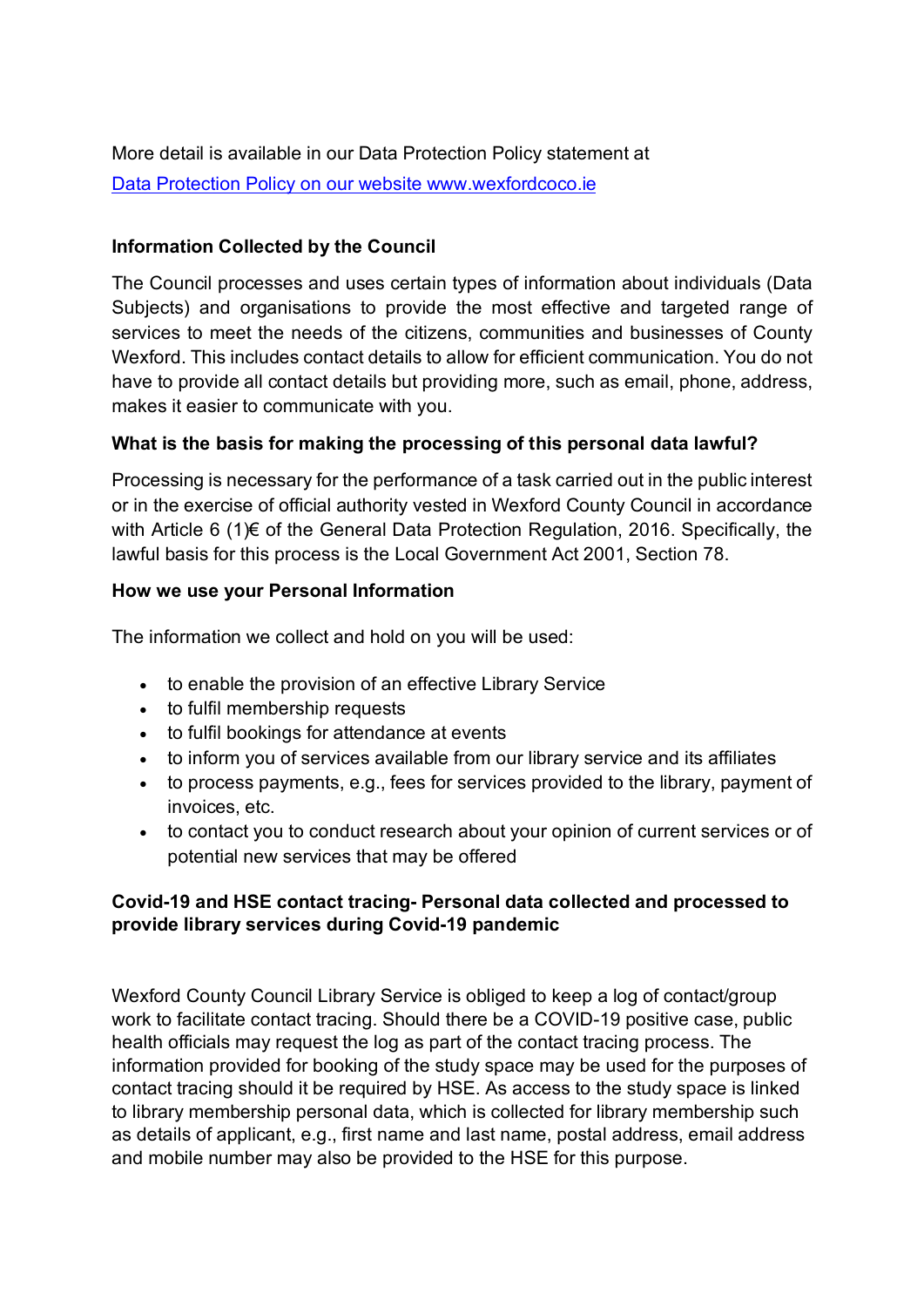Contact tracing logs will be held securely for 30 days, after which time they will be destroyed.

All users must supply contact details to avail of study space facilities, including under-16s. When personal information of under-16s is to be collected, Article 8 (1) of the EU GDPR requires that consent is given or authorised by the holder of parental responsibility over the child.<sup>[1](#page-3-0)</sup>

Staff will record:

user name user membership number date and time of study space booking

## **Library Membership**

All applications for Library Membership are required to provide information on the following categories of data; Personal details of applicant (e.g., first name and last name, address including eircode, year of birth, gender, email address, mobile number, home library, library card number, pin)

Membership expires annually and can be renewed at the request of the library patron.

Any personal information provided will be treated with the highest standards of security and confidentiality, in accordance with the Data Protection Acts, 1988, 2003 and 2018.

Data is shared with other Irish Local Authority Libraries for the purpose of providing shared library services and a Single Library Management System and other library related business. In addition, data is also shared with trusted third parties who provide support to us and to the Single Library Management System (LMS) and will process data on our behalf in accordance with appropriate data sharing confidentiality agreements.

## **What is the Library Management System (LMS)?**

The library services use a computer software platform called the Library Management System (LMS).

The system is provided and hosted by Innovative Interfaces Global Ltd and they are our data processor. Innovative Interfaces Global Ltd is a global provider of library management systems. For further information about Innovative Interfaces Global Ltd then please [click here](https://www.iii.com/services-privacy-policy/)

## **Notification of Library Events**

<span id="page-3-0"></span><sup>1</sup> <https://gdpr-info.eu/art-8-gdpr/>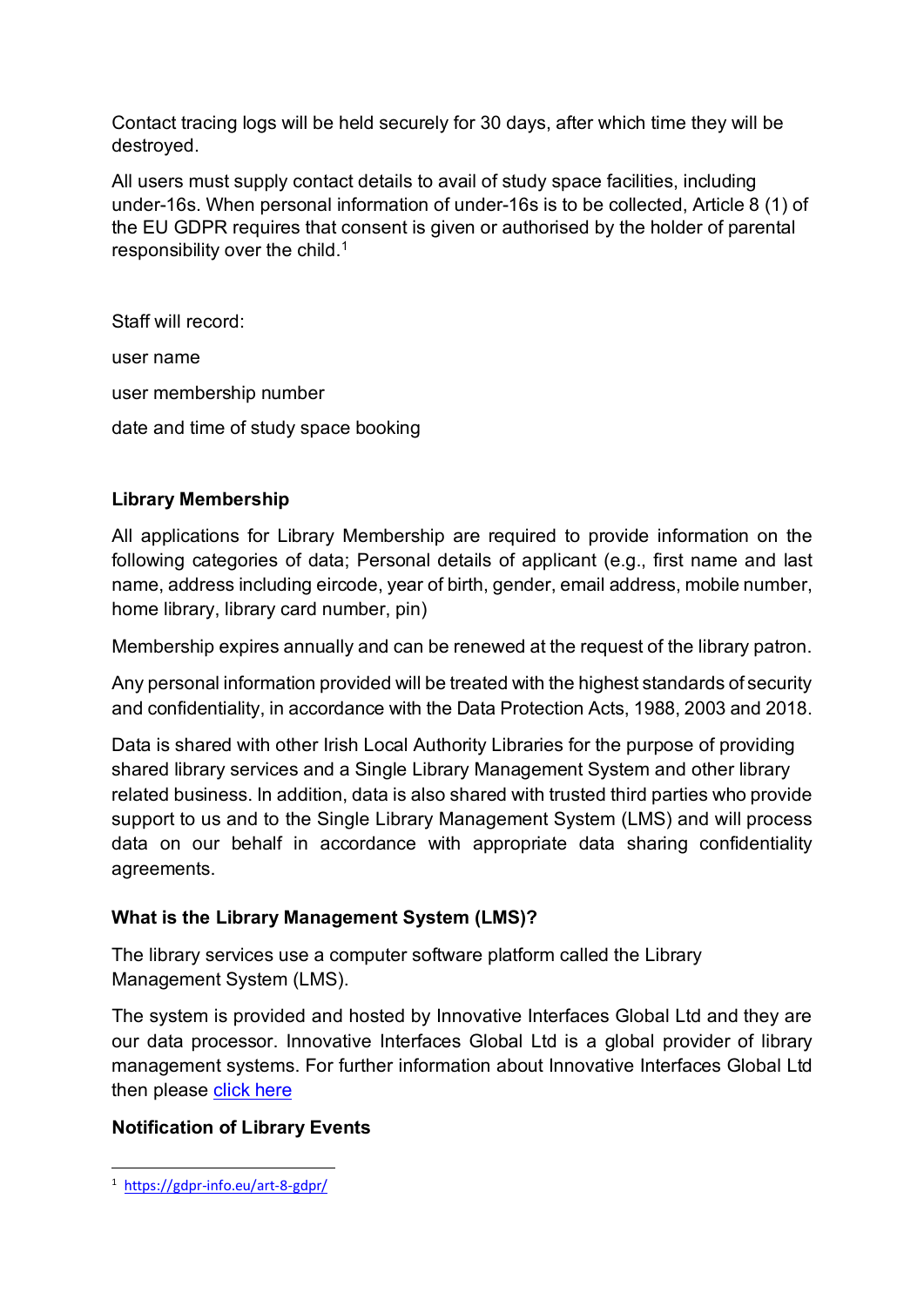We will only contact you if you have given your explicit consent to receive notifications in connection with your use of the service and notify you about library events. You have a right to withdraw your consent at any time by emailing your local library branch. You can unsubscribe from our eNewsletter at any time, by clicking on the unsubscribe link at the foot of the email, this link appears on every eNewsletter we send out.

## **Disclosure of information to third parties**

We share your personal information with local authority public library services. The sharing of your personal information is primarily within the local authority public library service in the area that you live. One of the advantages of a national library service is that you may research and reserve a library item from a different local authority public library service.

The Local Government Management Association LGMA (Libraries Development) has arranged for library members to access six online resources provided by third parties as follows:

| <b>No</b>      | <b>Online Resource</b> | Third Party per contract (click for link to privacy<br>statement) |
|----------------|------------------------|-------------------------------------------------------------------|
| 1              | <b>Newspapers</b>      | <b>Press Reader International Ltd</b>                             |
| 2              | Magazines              | <b>Libby by Overdrive</b>                                         |
| 3              | eBooks                 | <b>Bolinda UK Ltd</b>                                             |
| $\overline{4}$ | eAudio Books           | <b>Bolinda UK Ltd</b>                                             |
| 5              | Language Learning      | <b>Transparent Language, Inc.</b>                                 |
| 6              | Learning               | Universal Class, Inc.                                             |

Wexford County Council Public Library Service has arranged for library members to access eleven online resources provided by third parties as follows:

| <b>No</b> | <b>Online Resource</b> | Third Party per contract (click for link to privacy<br>statement) |
|-----------|------------------------|-------------------------------------------------------------------|
|           | eMusic Freegal Music   | <b>Library Ideas LLC (Freegal)</b>                                |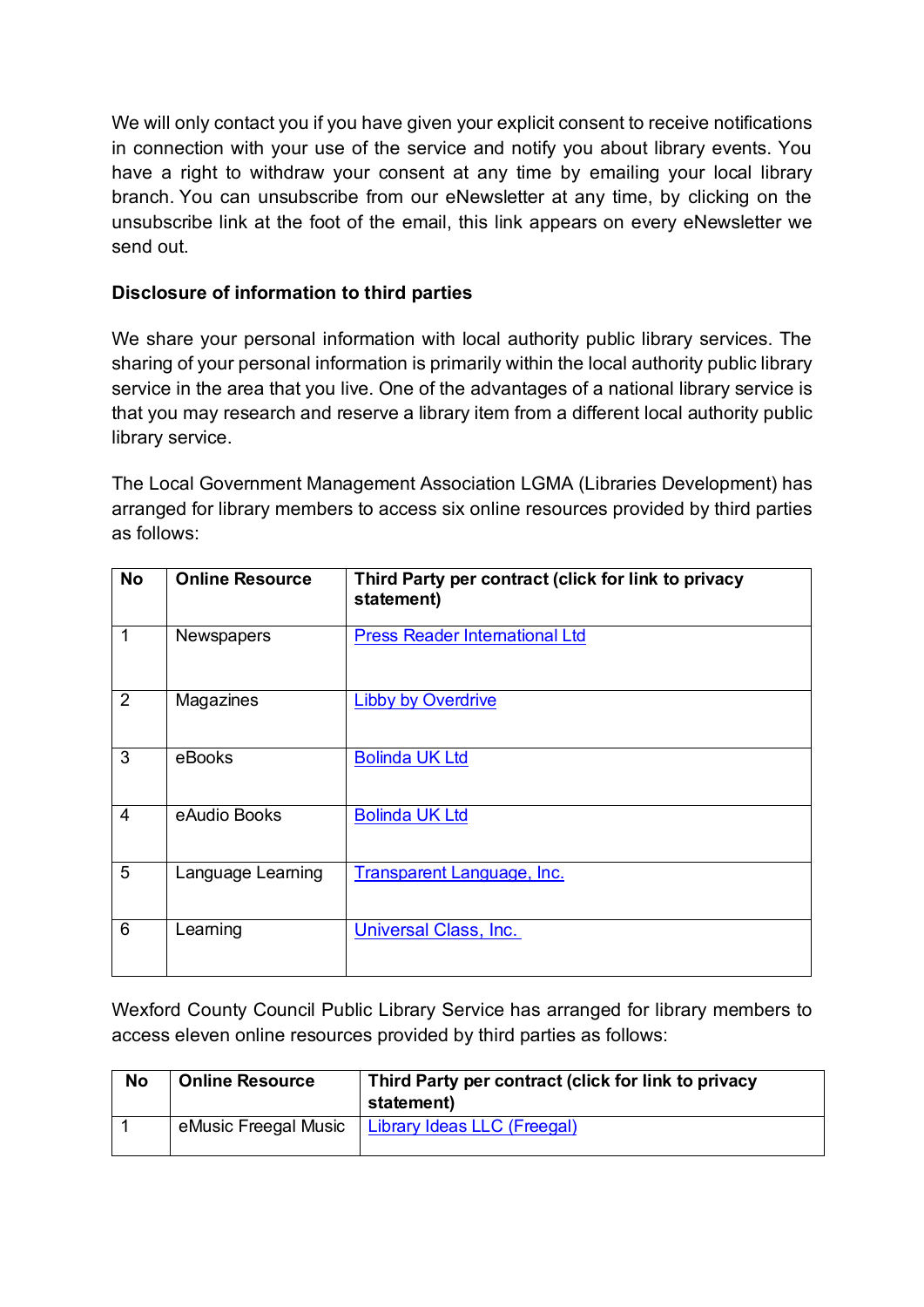| $\overline{2}$ | Digital Comics &<br><b>Graphic Novels</b> | <b>Libby by Overdrive</b>        |
|----------------|-------------------------------------------|----------------------------------|
| 3              | <b>Britannica Online</b>                  | <b>Encyclopaedia Britannica</b>  |
| $\overline{4}$ | <b>Vision Net</b>                         | <b>CRIF VisionNet Limited</b>    |
| 5              | Mintel<br><b>Market Research</b>          | <b>MINTEL Academic</b>           |
| 6              | B2B database -<br>Business.ie             | <b>Data Ireland B2B Business</b> |
| $\overline{7}$ | Touch-type Read and<br>Spell (TTRS)       | Touch-type Read & Spell (TTRS)   |
| 8              | Nessy Reading &<br>Spelling               | <b>Nessy Learning Ltd</b>        |
| 9              | <b>Reading Eggs</b>                       | <b>Blake eLearning</b>           |
| 10             | Mobile Library App                        | <b>Solus UK Ltd</b>              |
| 11             | LibApps                                   | <b>LibCal by Springshare</b>     |

These third parties are data controllers in their own right. They will collect personal data about you including your library card for their own purposes. Neither LGMA (Libraries Development) nor Wexford County Council share your personal data with these third parties. LGMA (Libraries Development) and Wexford County Council do allow them to check certain information items against the Library Management System in order to confirm their validity. You should refer to the privacy statements of each of the listed third parties for their privacy information about what they do with their data and what rights are available to you. LGMA (Libraries Development) and Wexford County Council produce aggregate reports on the usage of these systems.

Your data will not be passed to any third-party for their own independent marketing purposes.

## **Personal data collected and processed in our use of CCTV**

This privacy notice is designed to complement the council's [CCTV policy](https://www.wexfordcoco.ie/sites/default/files/content/GDPR/CCTV-Audio-Recording-Policy-V.-2.-July-2016-Copy.pdf) and must be read in conjunction with that policy.

Wexford Library Service has CCTV systems in operation at all times in all library buildings for the purposes of:

- the prevention and deterrence of crime, disorder and anti-social behaviour
- the detection of crime, disorder and anti-social behaviour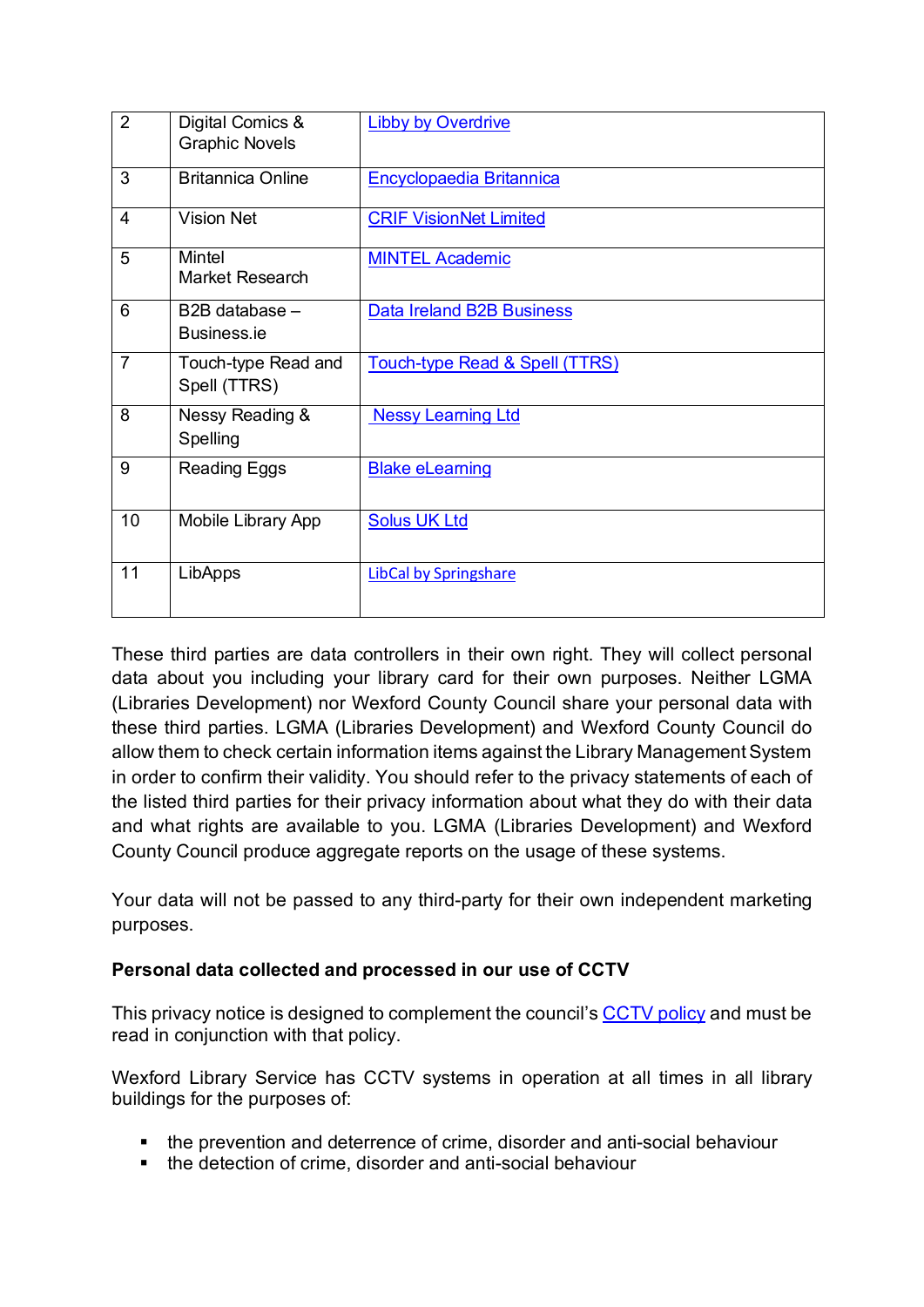- to ensure the security and safety of Wexford libraries, council and contractor employees, and visitors to Wexford libraries
- to ensure the safe and secure operation of the My Open Library service

Processing of this data is necessary to protect the vital interests of the data subject or another person; for compliance with legal obligations; and for the performance of tasks carried out in the public interest or for our official functions.

CCTV captures visual images of persons in or around our buildings and facilities. This personal data is collected through the CCTV cameras operated by the Library and not from a publicly available source. In certain circumstances we may be required to disclose CCTV images to certain bodies of authority, such as An Garda Síochána and Emergency Services.

We process CCTV footage for 28 days after the date of capture, although we may process footage for a longer period, for example if the footage is relevant to an investigation. Your core rights as a data subject apply to this processing.

#### **Website Visitors**

Like most websites, the Council collects non-personally identifying information of the sort that web browsers and servers make available, such as the browser type, language preference, referring site, and the date and time of each visitor request. We do this to maintain the quality of the service, to determine what library services are the most popular and to provide general statistics regarding use of the Council website.

#### **Cookies**

The Council website uses "cookie" technology. Cookies are small data files placed on your computer, mobile or other device when you browse online.

Generally speaking, cookies do not contain personal information from which you can be identified, unless you have furnished such information to the website.

Most browsers allow you to turn off cookies or to customise your settings for cookies. To find out how to do this, see the 'Help' menu on your browser. Please note that if you turn off cookies or change your settings, some features of this web site may not work correctly.

#### **Use of Cookies and Google Analytics**

The Council website uses Google Analytics, a web analytics service provided by Google, Inc. ("Google"). Google Analytics uses "cookies", which are text files placed on your computer, to help the website analyse how users use the site.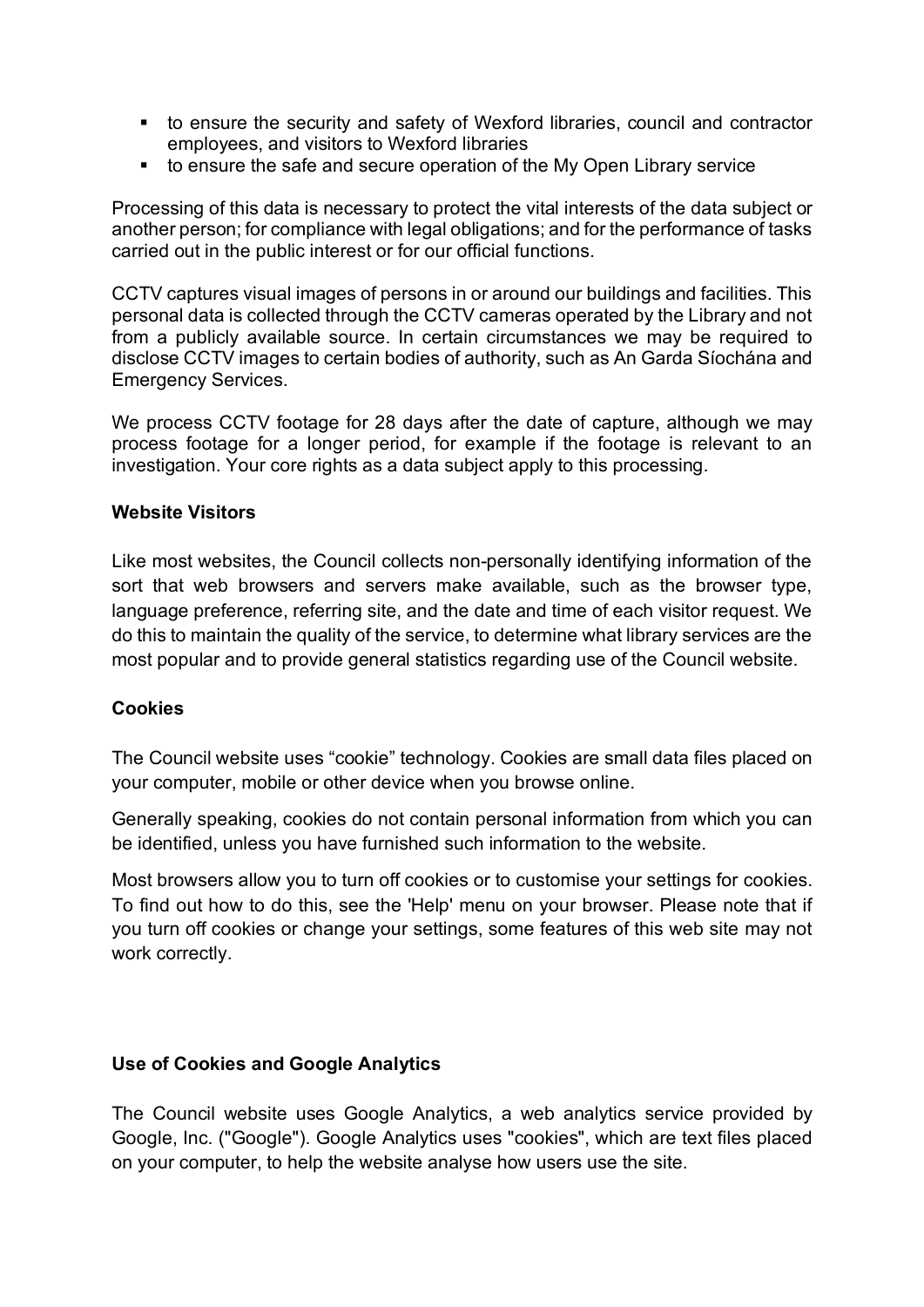The information generated by the cookie about your use of the website (including your IP address) will be transmitted to and stored by Google on servers in the United States.

Google will use this information for the purpose of evaluating your use of the website, compiling reports on website activity for website operators and providing other services relating to website activity and internet usage.

Google may also transfer this information to third parties where required to do so by law, or where such third parties process the information on Google's behalf.

Google will not associate your IP address with any other data held by Google. You may refuse the use of cookies by selecting the appropriate settings on your browser, however, please note that if you do this you may not be able to use the full functionality of the Council website.

#### **How long is my data kept for?**

The Local Authority sector operates under a detailed record retention policy which outlines time periods for which your data will be retained and what will happen to it after the required retention period has expired.

The [National Retention Policy for Local Authority Records](http://www.lgma.ie/sites/default/files/2002_national_retention_policy_for_local_authority_records_2.pdf) provides information on the criteria for determining retention, archival and deletion or end dates for Council records in all the functions it operates. Links to the Policy will be provided in our Privacy Statement and updated as the Policy is renewed.

## **Do you need to update my records?**

Wexford County Council must take reasonable steps to ensure that personal data we have about our customers is correct and up to date. In addition, if the data held by us is found to be inaccurate you have the right to rectify / correct this.

If you find that personal data that we have about you is inaccurate or needs to be updated (for instance, you may have changed your name, address, contact details etc.) then please contact us so that we can correct it. You can do this by

## **Emailing us at:** [libraryhq@wexfordcoco.ie](mailto:libraryhq@wexfordcoco.ie)

**Writing to us at:** Wexford Library Management Services, Block D, Floor 2, Wexford County Council, Carricklawn Wexford. Y35 WY93

## **Security**

Wexford County Council Public Library Service takes its security responsibilities seriously, employing appropriate physical and technical measures including the use of a Staff Access Control system with audit controls and staff training and awareness. We have internal procedures and computer interfaced protective barriers to keep your information as safe and secure as we possibly can.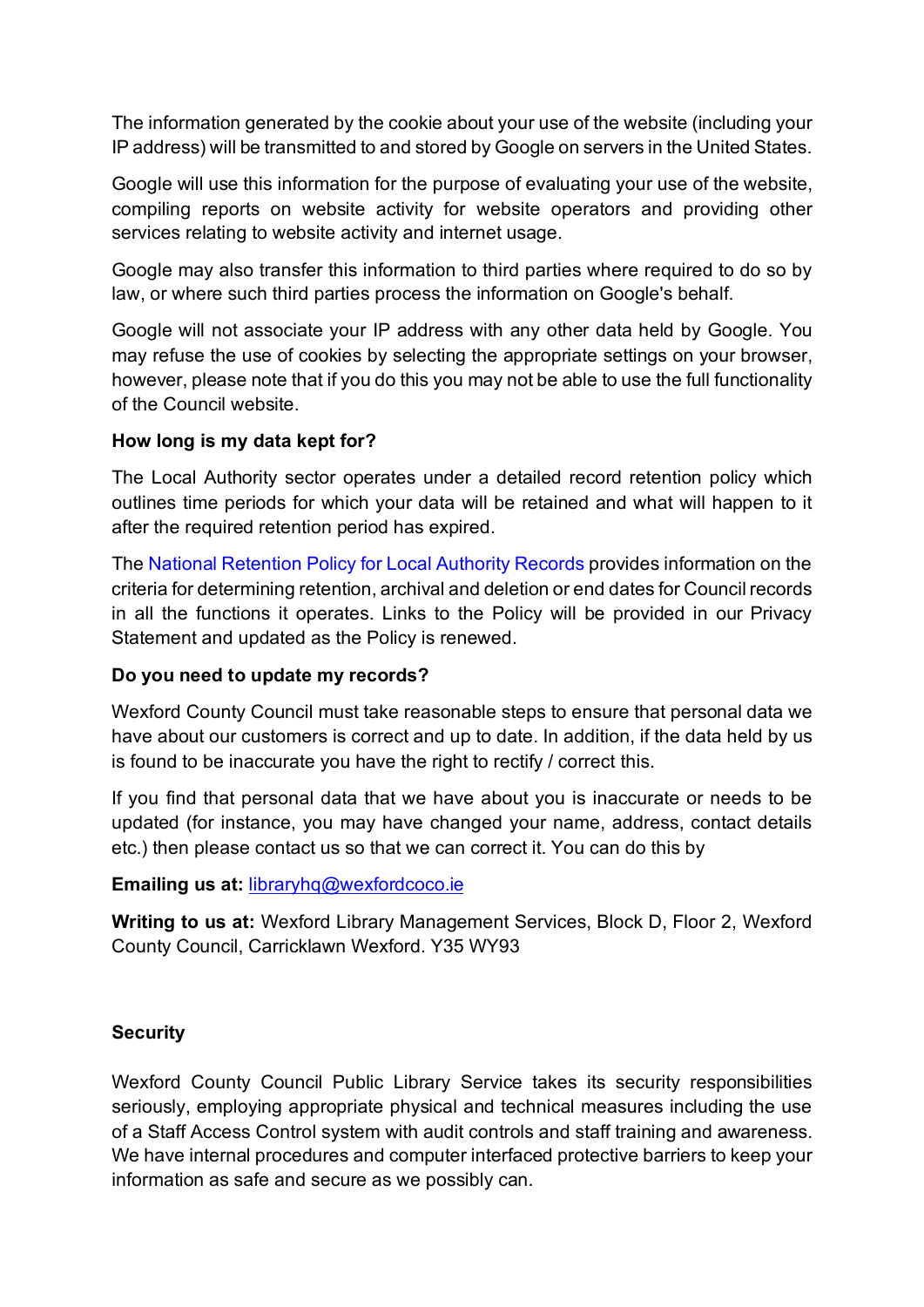We cannot, however, guarantee the privacy or confidentiality of any information, whether or not relating to you as the user, passing over the Internet via non secured emails.

#### **Your data protection Rights**

You have the right to request access to personal data held about you, obtain confirmation as to whether data concerning you exists, be informed of the content and source of data and check its accuracy. In addition, if the data held by us is found to be inaccurate you have the right to change, remove, block, or object to the use of, personal data held by Wexford County Council.

In certain circumstances blocking access to data may delay or remove access to a service where the data is required by law or for essential purposes related to delivery of a service to you. Please note that to help protect your privacy; we take steps to verify your identity before granting access to personal data. For further details on exercising your rights see:

#### [How to Make a Data Access Request](https://www.wexfordcoco.ie/sites/default/files/content/GDPR/Data-Access-Requests-WCC-18.pdf)

#### **Right of Complaint to the Office of the Data Protection Commissioner**

If you are not satisfied with the outcome of the response you received from Wexford County Council in relation to your request, then you are entitled to make a complaint to the Data Protection Commissioner who may investigate the matter for you.

The Data Protection Commissioner's website is www.dataprotection.ie or you can contact their Office at:

Lo Call Number: 1890 252 231

E-mail: info@dataprotection.ie

Postal Address:

Data Protection Commissioner Canal House Station Road Portarlington, Co. Laois. R32 AP23.

#### **Changes to our Privacy Policy**

This policy is a living document that will be reviewed, edited and updated on a regular basis.

#### **What to do if you have further questions**